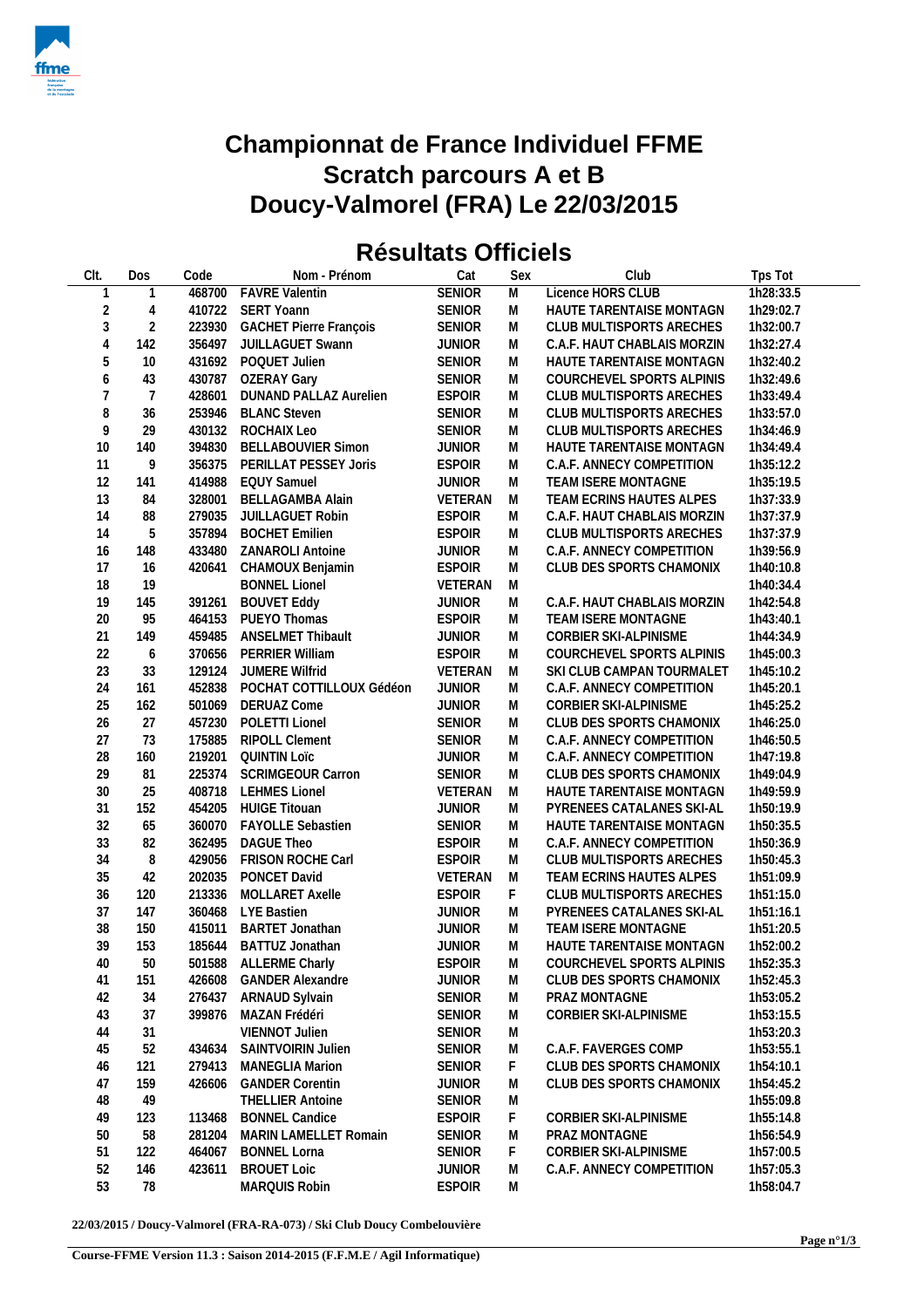| - 179 |
|-------|
|       |
|       |

| Clt.<br>54 | Dos<br>26 | Code<br>505233 | Nom - Prénom<br>LODOLO Julien           | Cat<br><b>SENIOR</b> | Sex<br>$\overline{M}$ | Club<br><b>HAUTE TARENTAISE MONTAGN</b> | Tps Tot<br>1h58:14.8 |
|------------|-----------|----------------|-----------------------------------------|----------------------|-----------------------|-----------------------------------------|----------------------|
|            |           | 434212         |                                         |                      |                       |                                         |                      |
| 55         | 106       |                | JUPPET Pascal                           | VETERAN              | M                     | HAUTE TARENTAISE MONTAGN                | 2h00:57.2            |
| 56         | 76        |                | ROMANET Anthony                         | SENIOR               | M                     |                                         | 2h01:24.6            |
| 57         | 64        |                | RIZZI Julien                            | <b>SENIOR</b>        | M                     |                                         | 2h02:00.6            |
| 58         | 20        |                | ROUX Fabien                             | <b>SENIOR</b>        | M                     |                                         | 2h02:05.3            |
| 59         | $30\,$    | 496708         | QUILLERY Arnaud                         | <b>SENIOR</b>        | M                     | TEAM ISERE MONTAGNE                     | 2h02:35.6            |
| 60         | 67        |                | <b>GACHET Anthony</b>                   | <b>ESPOIR</b>        | M                     |                                         | 2h02:44.7            |
| 61         | 158       | 434913         | IRATZOQUY Paul                          | <b>JUNIOR</b>        | M                     | PYRENEA SPORTS                          | 2h03:27.2            |
| 62         | 60        | 203201         | MOUGIN Stéphane                         | VETERAN              | M                     | TEAM ISERE MONTAGNE                     | 2h04:17.1            |
| 63         | 102       |                | <b>DULAC Vincent</b>                    | VETERAN              | M                     |                                         | 2h04:19.1            |
| 64         | 92        | 313546         | <b>FILLEAU Eric</b>                     | VETERAN              | M                     | <b>GUMS AIX EN PROVENCE</b>             | 2h04:43.5            |
| 65         | 39        | 500610         | PATART Julien                           | SENIOR               | M                     | CLUB DES SPORTS CHAMONIX                | 2h04:46.4            |
| 66         | 17        | 468741         | CHENAL Raphael                          | <b>SENIOR</b>        | M                     | ETOILE SPORTIVE DU CORMET               | 2h04:55.5            |
| 67         | 109       | 463913         | BELLABOUVIER Christian                  | VETERAN              | M                     | HAUTE TARENTAISE MONTAGN                | 2h05:02.3            |
| 68         | 96        | 30756          | CAUDE David                             | VETERAN              | M                     | PASSY ESCALADE                          | 2h05:15.6            |
| 69         | 24        |                | CORDEUIL Dominique                      | <b>SENIOR</b>        | M                     |                                         | 2h06:04.7            |
| 70         | 23        | 434491         | <b>BOIS Denis</b>                       | <b>SENIOR</b>        | M                     | HAUTE TARENTAISE MONTAGN                | 2h06:09.6            |
| 71         | 79        | 423604         | MASSON Alexandre                        | <b>ESPOIR</b>        | M                     | MERIBEL SPORT MONTAGNE                  | 2h06:45.3            |
| 72         | 46        | 501587         | <b>ALLERME Eric</b>                     | VETERAN              | M                     | COURCHEVEL SPORTS ALPINIS               | 2h06:50.2            |
| 73         | 94        | 501648         | DAVID Thomas                            | SENIOR               | M                     | Licence HORS CLUB                       | 2h06:57.4            |
| 74         | 22        |                | DAVID Benjamin                          | <b>SENIOR</b>        | M                     |                                         | 2h06:59.9            |
| 75         | 101       |                | <b>FERRY Michel</b>                     | VETERAN              | M                     |                                         | 2h07:02.2            |
| 76         | 53        | 387831         | COTTEREAU Laurent                       | VETERAN              | M                     | CHAMBERY ESCALADE                       | 2h07:25.2            |
| 77         | 99        | 463648         | <b>SCHMIT François</b>                  | <b>SENIOR</b>        | M                     | ASO NTN-SNR                             | 2h07:59.8            |
| 78         | 55        | 107511         | PELLOY Sébastien                        | VETERAN              | M                     | PRAZ MONTAGNE                           | 2h09:15.2            |
| 79         | 54        |                | MONNET Hervé                            | <b>SENIOR</b>        | M                     |                                         | 2h09:20.6            |
| $80\,$     | 62        | 354099         | AZNAR Jordi                             | <b>ESPOIR</b>        | M                     | HAUTE TARENTAISE MONTAGN                | 2h09:45.1            |
| 81         | 93        | 75545          | <b>BERNARD Nicolas</b>                  | <b>SENIOR</b>        | M                     | TEAM ISERE MONTAGNE                     | 2h10:25.5            |
| 82         | 66        |                | JUSCHKA Jordane                         | <b>SENIOR</b>        | M                     |                                         | 2h10:39.8            |
| 83         | 157       | 503669         | <b>BOULANGER Thomas</b>                 | <b>JUNIOR</b>        | M                     | MONTAGNE CLUB VESUBIEN                  | 2h11:57.9            |
| 84         | 68        | 468716         | JOURNET Freddy                          | VETERAN              | M                     | TEAM ISERE MONTAGNE                     | 2h12:12.1            |
| 85         | 86        | 109724         | <b>CAPRON Alain</b>                     | VETERAN              | M                     | MONTAGNES DE L'OISANS                   | 2h12:15.1            |
| 86         | 38        |                | MILLANT Pierre Edouard                  | <b>SENIOR</b>        |                       |                                         |                      |
| 87         | 91        |                |                                         | VETERAN              | M<br>M                |                                         | 2h12:17.9            |
| 88         |           | 108025         | ZANAROLI Daniel<br><b>BROTTET Marie</b> | SENIOR               |                       | TEAM ISERE MONTAGNE                     | 2h13:14.8            |
| 89         | 131<br>11 | 173939         | <b>BROTTET Julien</b>                   | SENIOR               | F<br>M                | TEAM ISERE MONTAGNE                     | 2h13:45.1            |
|            |           |                |                                         |                      |                       |                                         | 2h13:46.3            |
| 90         | 108       |                | <b>BELMERE Jean Baptiste</b>            | <b>SENIOR</b>        | M                     |                                         | 2h14:10.2            |
| 91         | 105       |                | <b>LOTTIN Xavier</b>                    | <b>SENIOR</b>        | M                     |                                         | 2h15:29.7            |
| 92         | 13        |                | <b>BIDEAU Norman</b>                    | <b>SENIOR</b>        | M                     |                                         | 2h15:55.5            |
| 93         | 156       |                | ZAPPONNE Natan                          | JUNIOR               | M                     |                                         | 2h16:24.7            |
| 94         | 87        | 77855          | POGNAT David                            | VETERAN              | M                     | MONTAGNES DE L'OISANS                   | 2h17:35.3            |
| 95         | 51        | 378878         | <b>BOISTE Sébastien</b>                 | VETERAN              | M                     | ROC' ALTITUDE (AIN)                     | 2h17:45.4            |
| 96         | 104       |                | <b>MATHIEU Nicolas</b>                  | VETERAN              | M                     |                                         | 2h17:54.9            |
| 97         | 133       |                | <b>MATHIEU Marion</b>                   | <b>SENIOR</b>        | F                     |                                         | 2h18:15.5            |
| 98         | 71        | 425826         | <b>GANDER Alain</b>                     | VETERAN              | M                     | CLUB DES SPORTS CHAMONIX                | 2h19:20.4            |
| 99         | 72        | 496714         | <b>COHADE Philippe</b>                  | VETERAN              | M                     | TEAM ISERE MONTAGNE                     | 2h19:34.8            |
| 100        | 45        | 227581         | MORAND Gérard                           | VETERAN              | M                     | PRAZ MONTAGNE                           | 2h19:49.7            |
| 101        | 155       |                | <b>VACHER Julien</b>                    | <b>JUNIOR</b>        | M                     |                                         | 2h20:00.4            |
| 102        | 15        |                | ROUSSILLON Jean Henri                   | VETERAN              | M                     |                                         | 2h22:35.4            |
| 103        | 57        |                | <b>CHEVRIER Mathieu</b>                 | <b>SENIOR</b>        | M                     |                                         | 2h23:15.5            |
| 104        | 70        |                | MERRANT Jean Yves                       | VETERAN              | M                     |                                         | 2h24:00.0            |
| 105        | 63        |                | <b>ZAMBON Thierry</b>                   | VETERAN              | M                     |                                         | 2h25:10.5            |
| 106        | 107       |                | REGOTTAZ Philippe                       | VETERAN              | M                     |                                         | 2h26:44.7            |
| 107        | 21        |                | CHEVASSU David                          | VETERAN              | M                     |                                         | 2h28:35.4            |
| 108        | 80        | 501984         | <b>BOUCHER Corentin</b>                 | <b>SENIOR</b>        | M                     | HAUTE TARENTAISE MONTAGN                | 2h28:45.0            |
| 109        | 75        | 326243         | <b>ELLMENREICH Frederic</b>             | VETERAN              | M                     | CLUB DES SPORTS CHAMONIX                | 2h29:05.3            |
| 110        | 41        | 397416         | <b>BERTOLINI Richard</b>                | VETERAN              | M                     | CLUB DES SPORTS CHAMONIX                | 2h29:45.3            |
| 111        | 125       | 278953         | <b>GACHET Christine</b>                 | VETERAN              | F                     | TEAM ISERE MONTAGNE                     | 2h32:35.5            |
| 112        | 47        | 440673         | <b>BERTHIER Pierrre</b>                 | <b>SENIOR</b>        | M                     | Licence HORS CLUB                       | 2h33:24.7            |
| 113        | 35        |                | DAVID Grégory                           | VETERAN              | M                     |                                         | 2h33:45.5            |
| 114        | 12        |                | <b>DELETOMBE Philippe</b>               | VETERAN              | M                     |                                         | 2h33:54.6            |
| 115        | 100       | 305173         | <b>DUMAS Mathieu</b>                    | VETERAN              | M                     | PASSY ESCALADE                          | 2h36:00.1            |
| 116        | 129       |                | <b>BARTNICKI Mireille</b>               | VETERAN              | F                     |                                         | 2h37:44.7            |
| 117        | 48        | 466231         | CHICO Stephane                          | <b>SENIOR</b>        | M                     | CLUB MULTISPORTS ARECHES                | 2h46:40.4            |
|            |           |                |                                         |                      |                       |                                         |                      |

**22/03/2015 / Doucy-Valmorel (FRA-RA-073) / Ski Club Doucy Combelouvière**